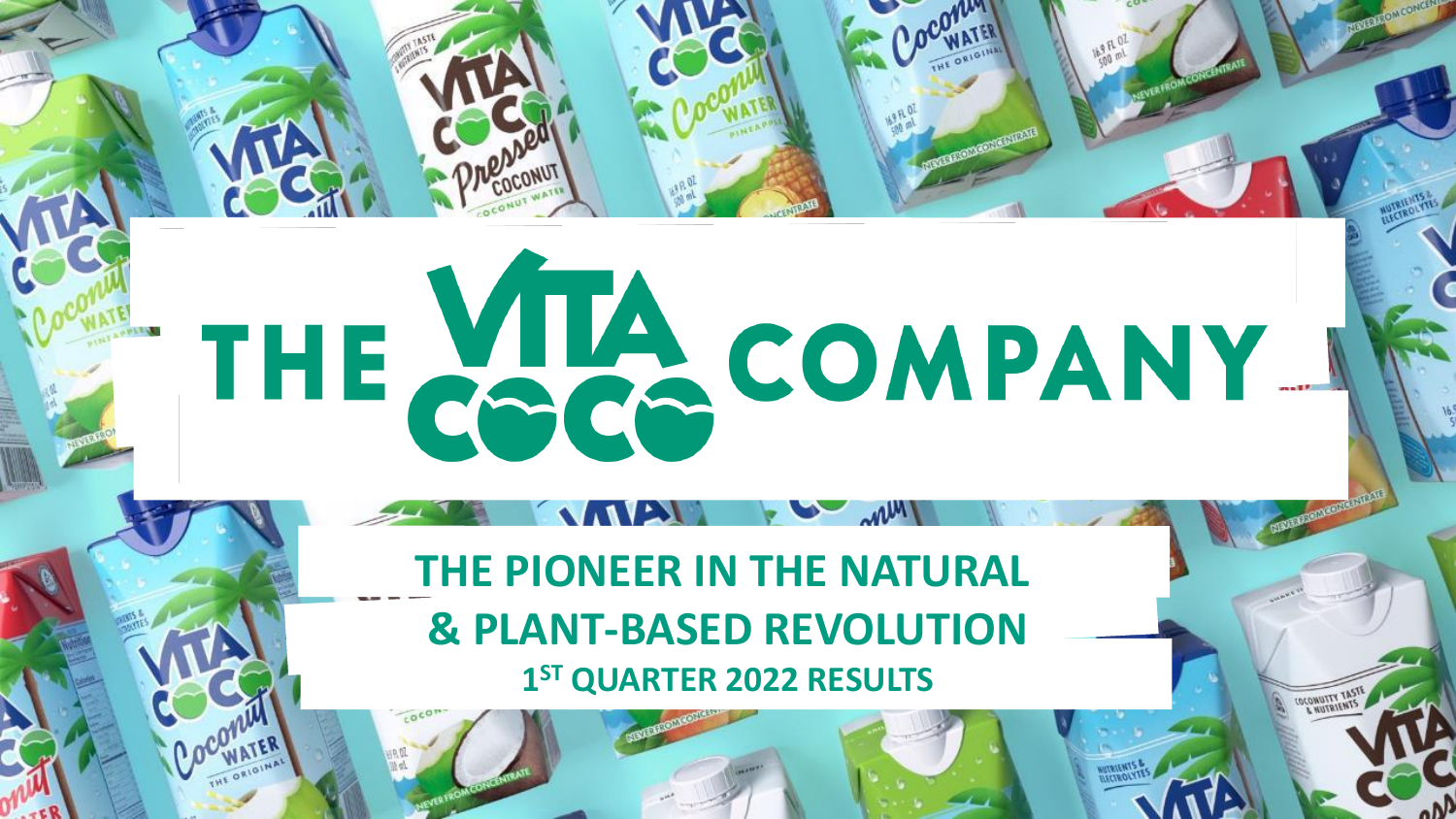## **DISCLAIMER**

#### **Non-GAAP Financial Measures**

In addition to disclosing results determined in accordance with U.S. GAAP, The Vita Coco Company, Inc. (the "Company") also discloses certain non-GAAP results of operations, including, but not limited to, Adjusted EBITDA, certain adjustments or exclude certain charges and gains that are described in the reconciliation table of U.S. GAAP to non-GAAP information provided at the end of this release. These non-GAAP measures are a key metric use management and our board of directors to assess our financial performance across reporting periods on a consistent basis by excluding items that we do not believe are indicative of our core operating performance and becaus it is useful for investors to see the measures that management uses to evaluate the Company. In addition, we believe the presentation of these measures is useful to investors for period-to-period comparisons of results as described below in the reconciliation tables do not reflect ongoing operating performance.

These measures are not in accordance with, or an alternative to, U.S. GAAP, and may be different from non-GAAP measures used by other companies. In addition, other companies, including companies in our industry, may calcul measures differently, which reduces its usefulness as a comparative measure. Investors should not rely on any single financial measure when evaluating our business. This information should be considered as supplemental in not meant as a substitute for our operating results in accordance with U.S. GAAP. We recommend investors review the U.S. GAAP financial measures included in this earnings release. When viewed in conjunction with our U.S. G and the accompanying reconciliations, we believe these non-GAAP measures provide greater transparency and a more complete understanding of factors affecting our business than U.S. GAAP measures alone.

#### **Forward-Looking Statements**

This presentation contains forward-looking statements within the meaning of Section 27A of the Securities Act of 1933, as amended, and Section 21E of the Securities Exchange Act of 1934, as amended. All statements containe presentation that do not relate to matters of historical fact should be considered forward-looking statements, including but not limited to, statements regarding our future financial and operating performance, including ou GAAP guidance, our strategy, projected costs, prospects, expectations, plans, objectives of management, supply chain predictions and expected net sales and category share growth.

The forward-looking statements in this release are only predictions. We have based these forward-looking statements largely on our current expectations and projections about future events and financial trends that we belie business, financial condition and results of operations. Forward-looking statements involve known and unknown risks, uncertainties and other important factors that may cause our actual results, performance or achievements different from any future results, performance or achievements expressed or implied by the forward-looking statements. Forward-looking statements involve a number of risks, uncertainties or other factors beyond the Company These factors include, but are not limited to, those discussed under the caption "Risk Factors" in our Annual Report on Form 10-K for the period ended December 31, 2021 filed with the Securities and Exchange Commission ("S March 14, 2022 and our other filings with the SEC as such factors may be updated from time to time and which are accessible on the SEC's website at www.sec.gov and our Investor Relations page at investors.thevitacococompan Any forward-looking statements contained in this presentation speak only as of the date hereof and accordingly undue reliance should not be placed on such statements. We disclaim any obligation or undertaking to update or forward-looking statements contained in this presentation, whether as a result of new information, future events or otherwise, other than to the extent required by applicable law.

#### **Website Disclosure**

The Company intends to use its websites, vitacoco.com and investors.thevitacococompany.com, as a means for disclosing material non-public information and for complying with SEC Regulation FD and other disclosure obligations.

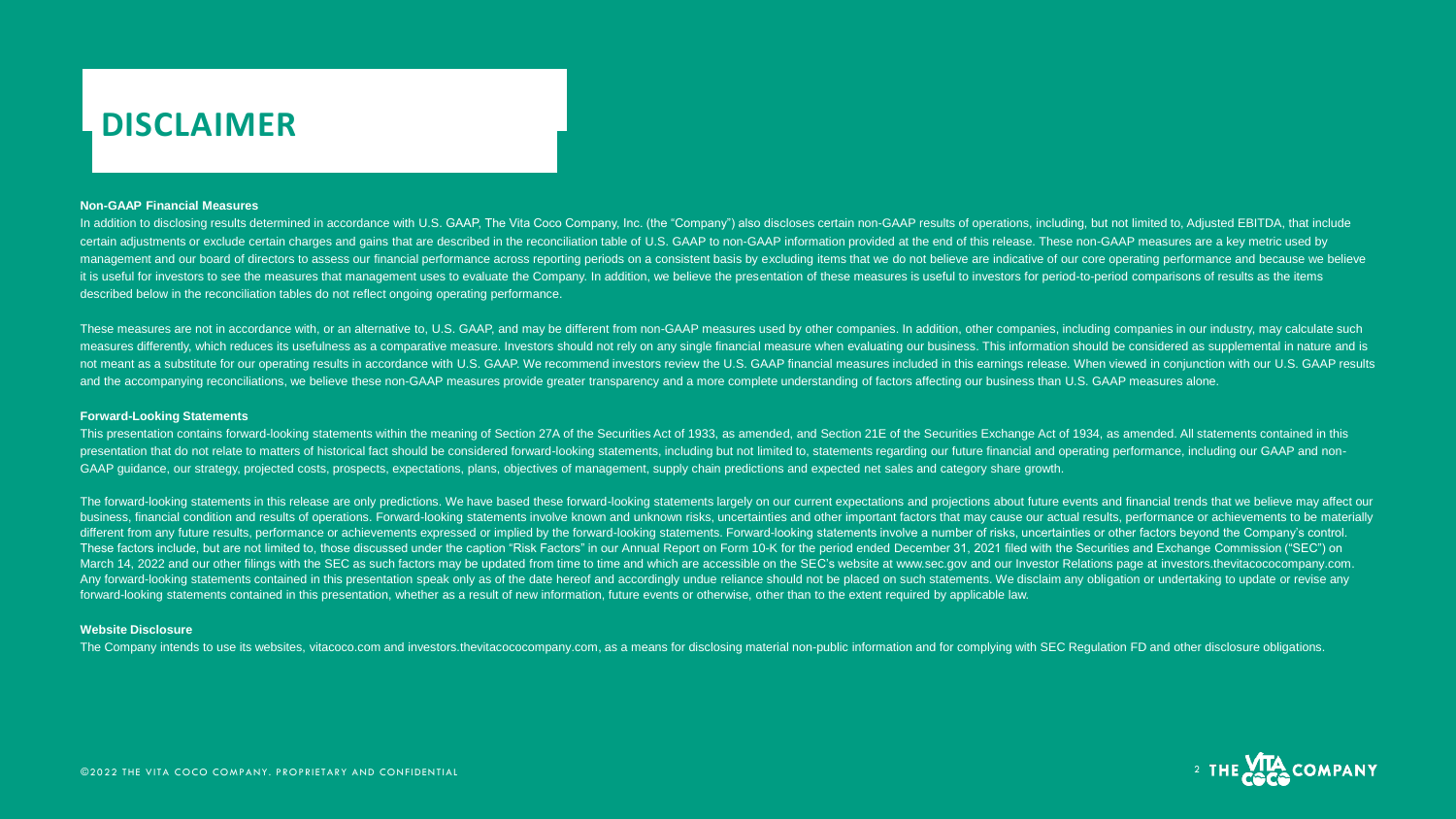## **FIRST QUARTER 2022 PERFORMANCE HIGHLIGHTS**



**NET SALES:**   $$96MM / +28%$  vs. PY

**ADJUSTED EBITDA\*:**  (\$3MM) / (3%) margin

**CASH-ON-HAND:**  \$18MM

**DEBT LEVERAGE:**  $0.4x$ 

• Continued strong top line momentum with Vita Coco Coconut Water business driving Net Sales growth

- Vita Coco brand reached 50% market share in IRI tracked channels as of 52 weeks ending March 27, 2022
- Transportation cost pressure continued in Q1 with margins further squeezed vs. prior year, partly driven by unusual items
- Expect margin recovery in the remaining quarters of 2022

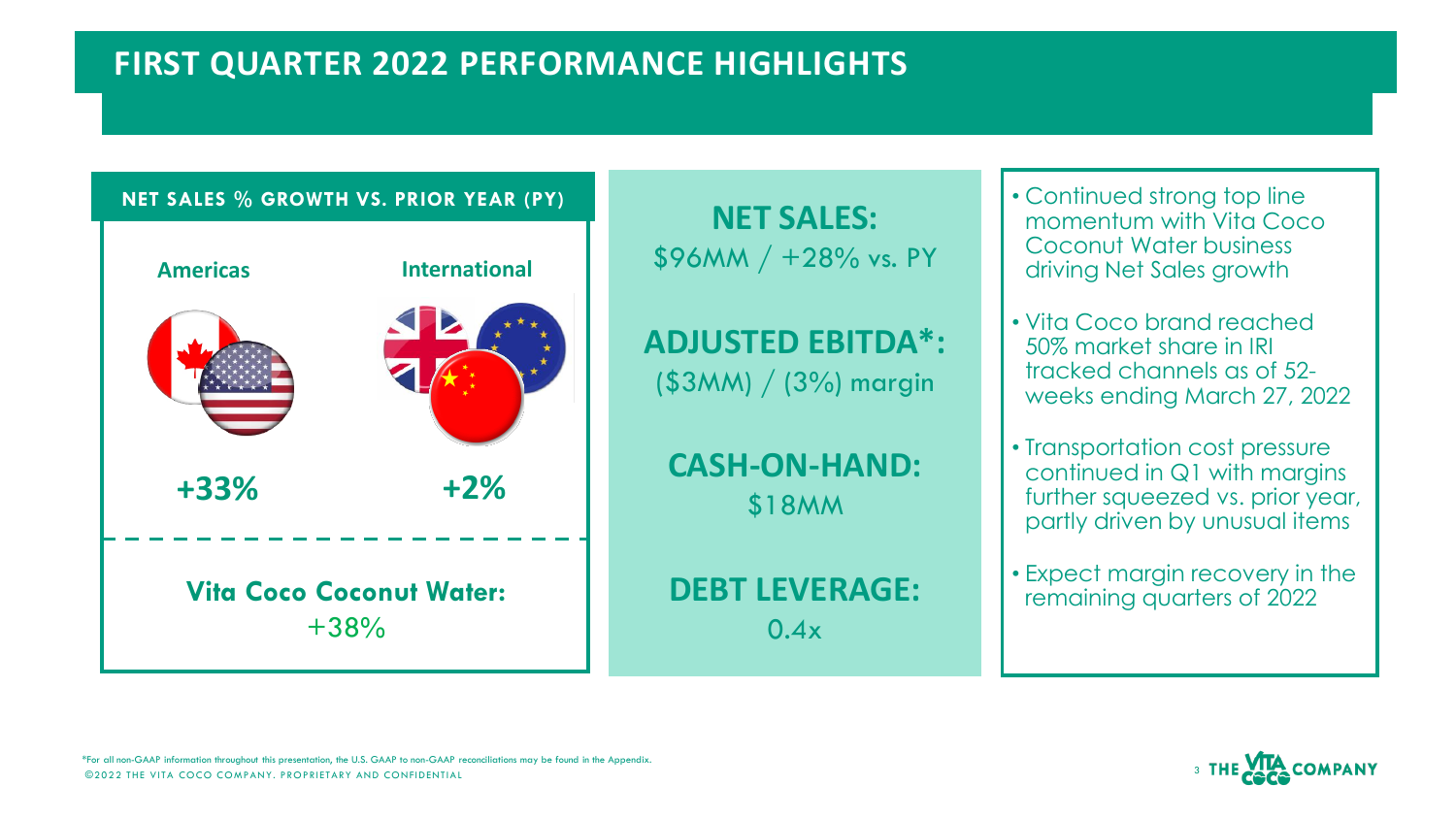## **BUILDING THE BETTER BEVERAGE PLATFORM OF THE FUTURE**



1. Based on custom research by the Vita Coco Company, IRI total US MULO+C 52 weeks ending March 27, 2022

2. Emerging Brands are in test in various channels and markets, to iterate and potentially launch national once proven

3. Potential Categories of Interest

4. Full Time Employees ("FTEs) are approximate.

©2022 THE VITA COCO COMPANY. PROPRIETARY AND CONFIDENTIAL <sup>4</sup>

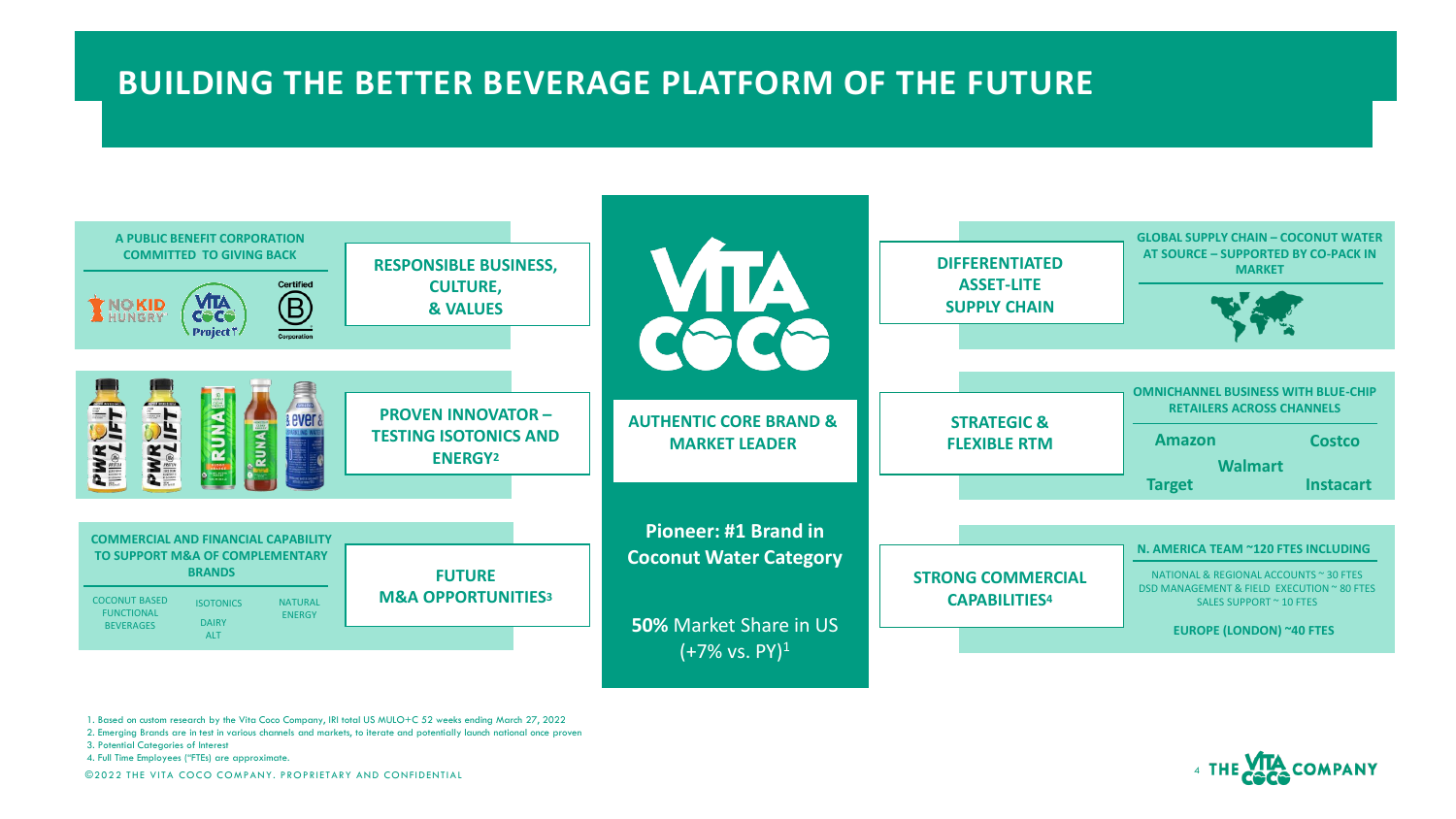## **VITA COCO BRAND SHOWING STRONG GROWTH**

#### VITA COCO IS DRIVING COCONUT WATER CATEGORY GROWTH



**TOTAL US MULO+C \$ % CHANGE 2022 Q1 vs. 2019 Q1**



#### VITA COCO GREW SHARE OVER THE LAST YEAR +7% TO 50% SHARE

#### **#1 COCONUT WATER BRAND IN THE US!**





©2022 THE VITA COCO COMPANY. PROPRIETARY AND CONFIDENTIAL  $^5$  TH *Source: Custom Research by The Vita Coco Company, IRI Total US MULO+C L52, L26, and L13 through 3/27/22. 51% YTD share through 5/1/22.*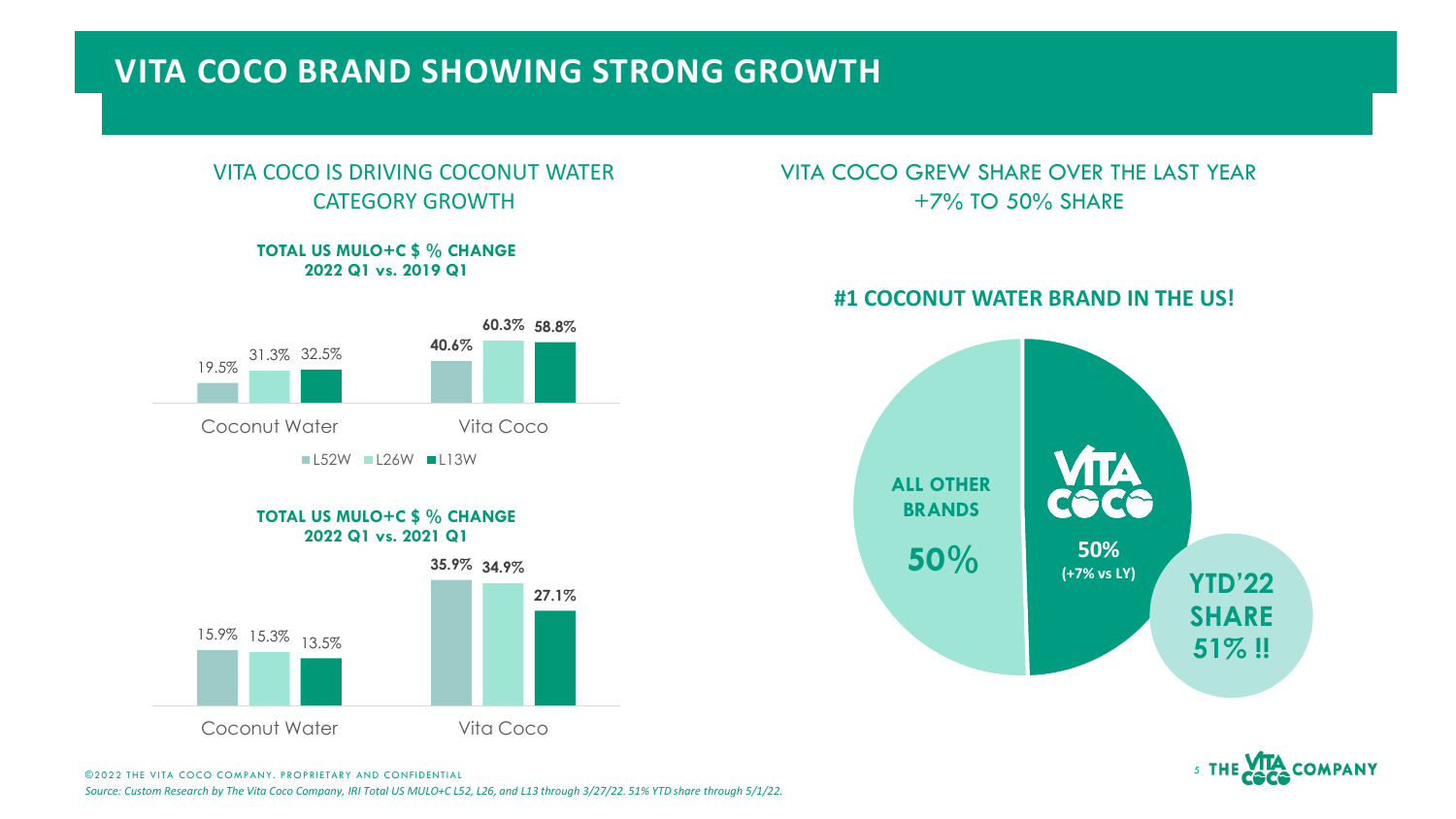## **GROWTH CONTINUES IN ALL CHANNELS WITH DISTRIBUTION EXPANSION IN 2022 ON TRACK**

#### **VITA COCO \$ % CHANGE VS PY**



 $L52W$   $L26W$   $L13W$ 

### **YEAR TO DATE WE HAVE DELIVERED 3,000 PODs AGAINST THE TARGETED 25,000**



Source: Custom Research by The Vita Coco Company, IRI Total US MULO+C L52, L26, and L13 through 3/27/22; velocity growth = average weekly \$/store selling % change versus last year; projected distribution growth *based on company estimates, conditional to retail execution, inventory availability, and retailer reaction to price action*

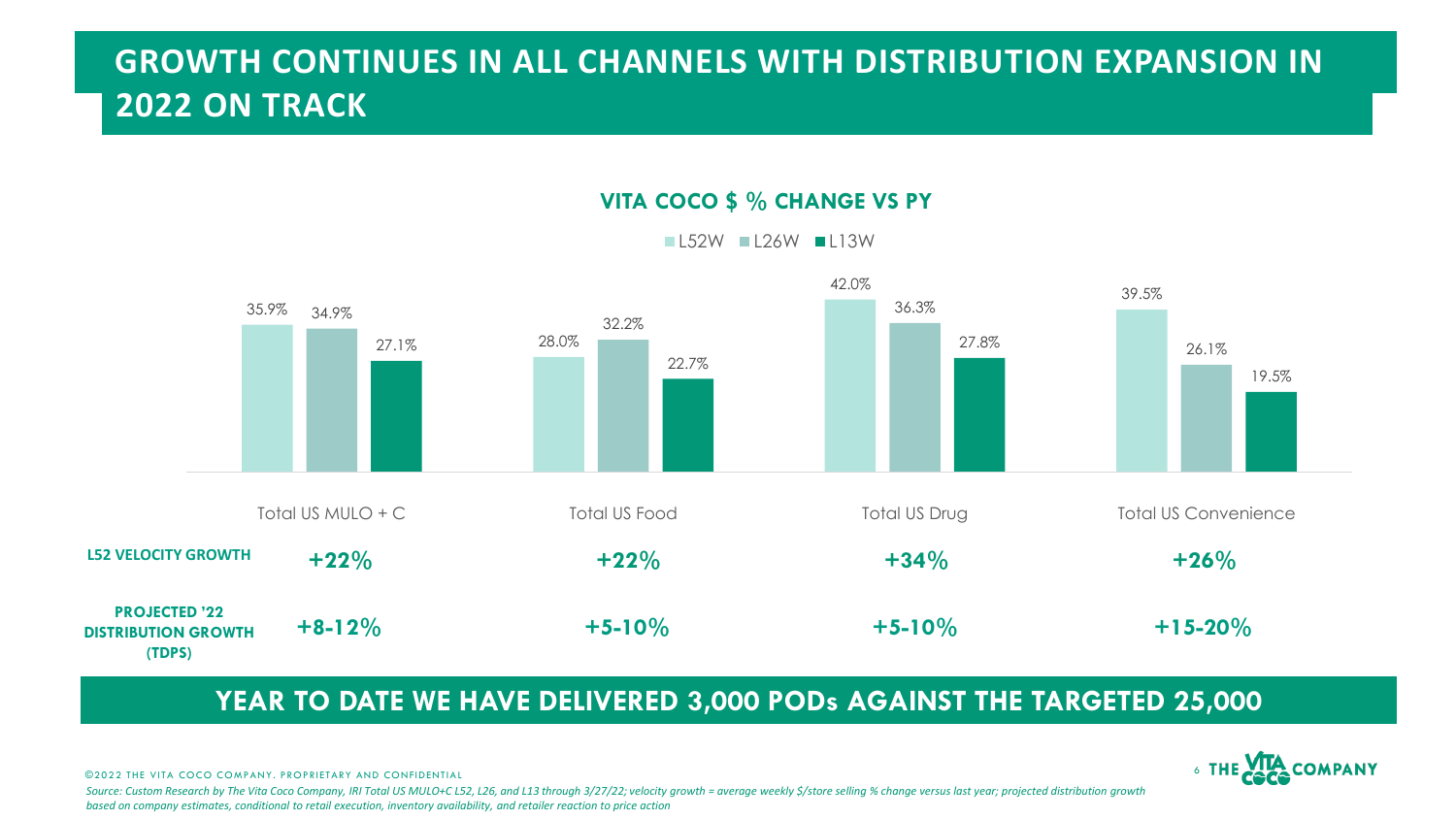## **VITA COCO HOUSEHOLD PENETRATION AND BUY RATES ARE GROWING SIMULTANEOUSLY**





©2022 THE VITA COCO COMPANY. PROPRIETARY AND CONFIDENTIAL  $\overline{a}$ *Source: Numerator Total US Vita Coco Coconut Water 52 Weeks Ending 3-31-22 vs. 52 Weeks Ending 3-31-21*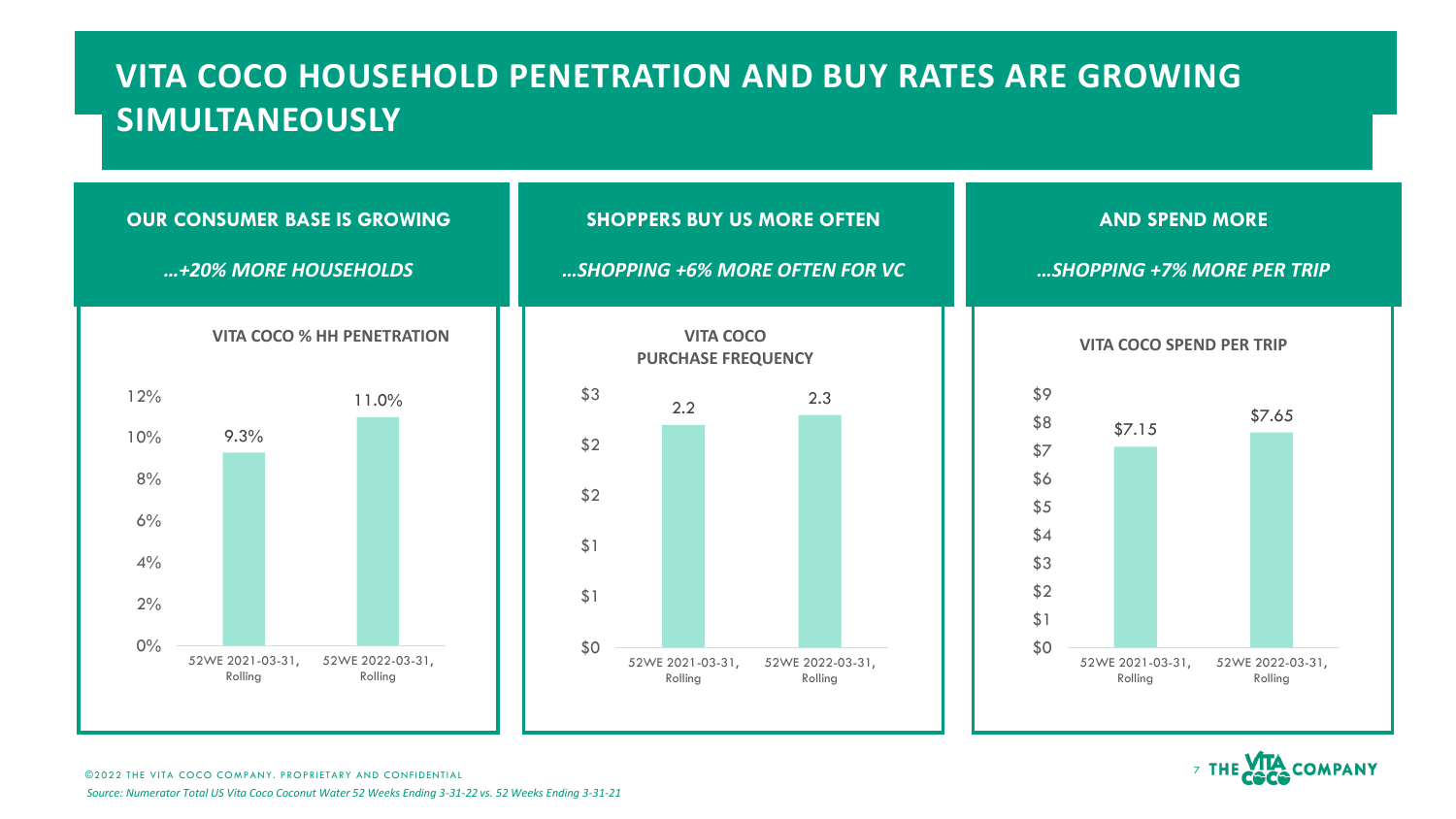## **VITA COCO PRESSED IS A CONSUMER AND RETAIL SUCCESS**



**COMPANY**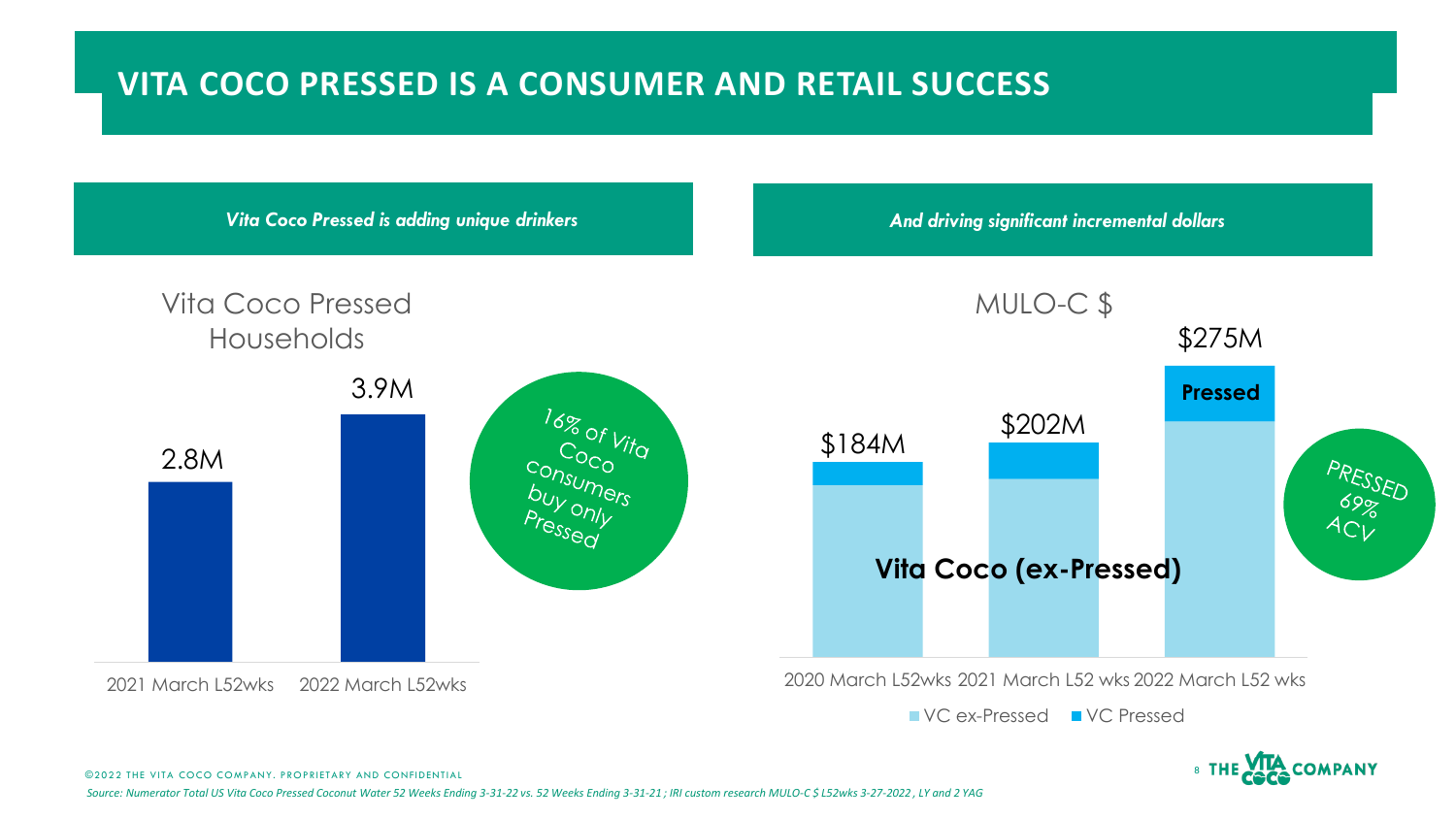## **FIRST QUARTER FINANCIAL HIGHLIGHTS**





©2022 THE VITA COCO COMPANY. PROPRIETARY AND CONFIDENTIAL **Example of the COMPANY** 9 **THE COMPANY** Note: Figures in USD millions. \*For all non-GAAP information throughout this presentation, the U.S. GAAP to non-GAAP reconciliations may be found in the Appendix.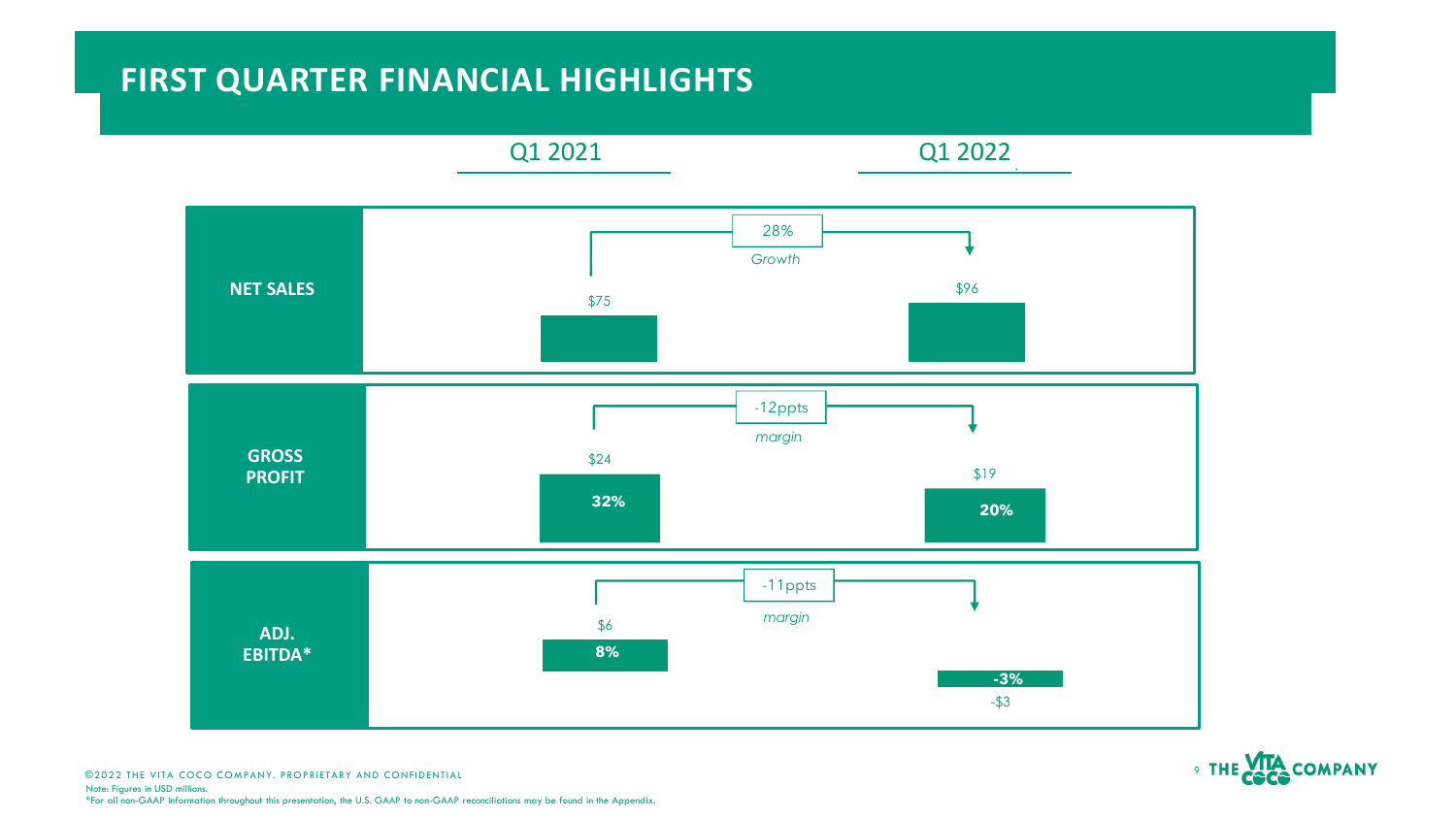## **WE HAVE CONTINUED TO EXPERIENCE SIGNIFICANT INFLATION PRESSURE ON OUR COGS DRIVEN BY TRANSPORTATION**



©2022 THE VITA COCO COMPANY. PROPRIETARY AND CONFIDENTIAL  $\blacksquare$ 

*Note: Impact of total COGS on a Rate/Mix basis was (\$12MM), with Transportation rate/mix impact offset by positive Finished Goods rate/mix.*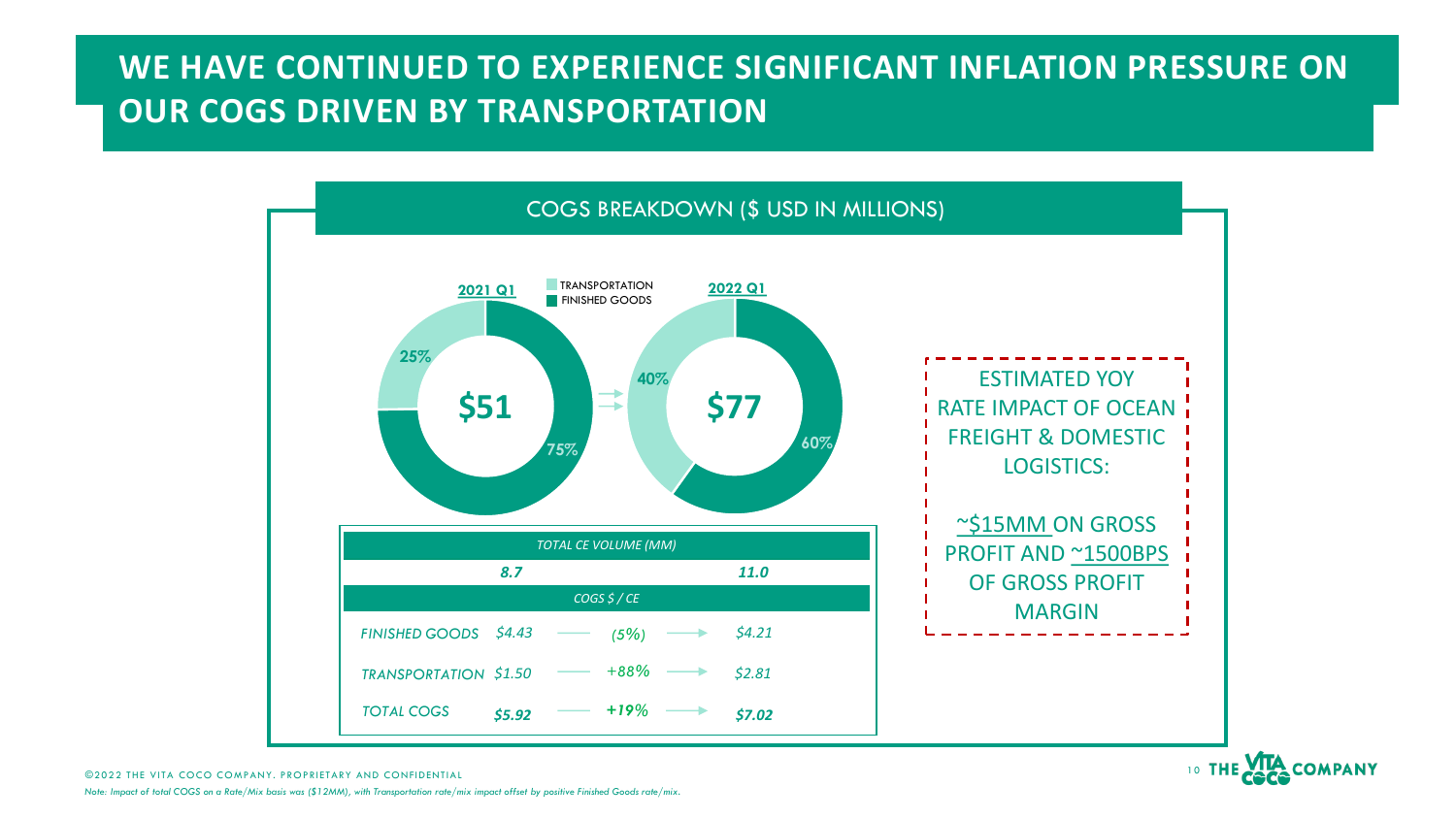## **UPDATED 2022 FULL YEAR GUIDANCE**



#### KEY HIGHLIGHTS

- Brand momentum and commercial trends expected to remain strong
- Continued belief that transportation cost headwinds are not structural
- Profit outlook reflects more pricing actions and acceleration of efficiencies initiatives in the balance of year
- Company continues to operate with a solid balance sheet and adequate **liquidity**



©2022 THE VITA COCO COMPANY. PROPRIETARY AND CONFIDENTIAL <sup>11</sup>

*\*GAAP Net Income 2022 outlook is not provided due to the inherent difficulty in quantifying certain amounts due to a variety of factors including the unpredictability in the movement in foreign currency rates, as well as future charges or reversals outside of the normal course of business.*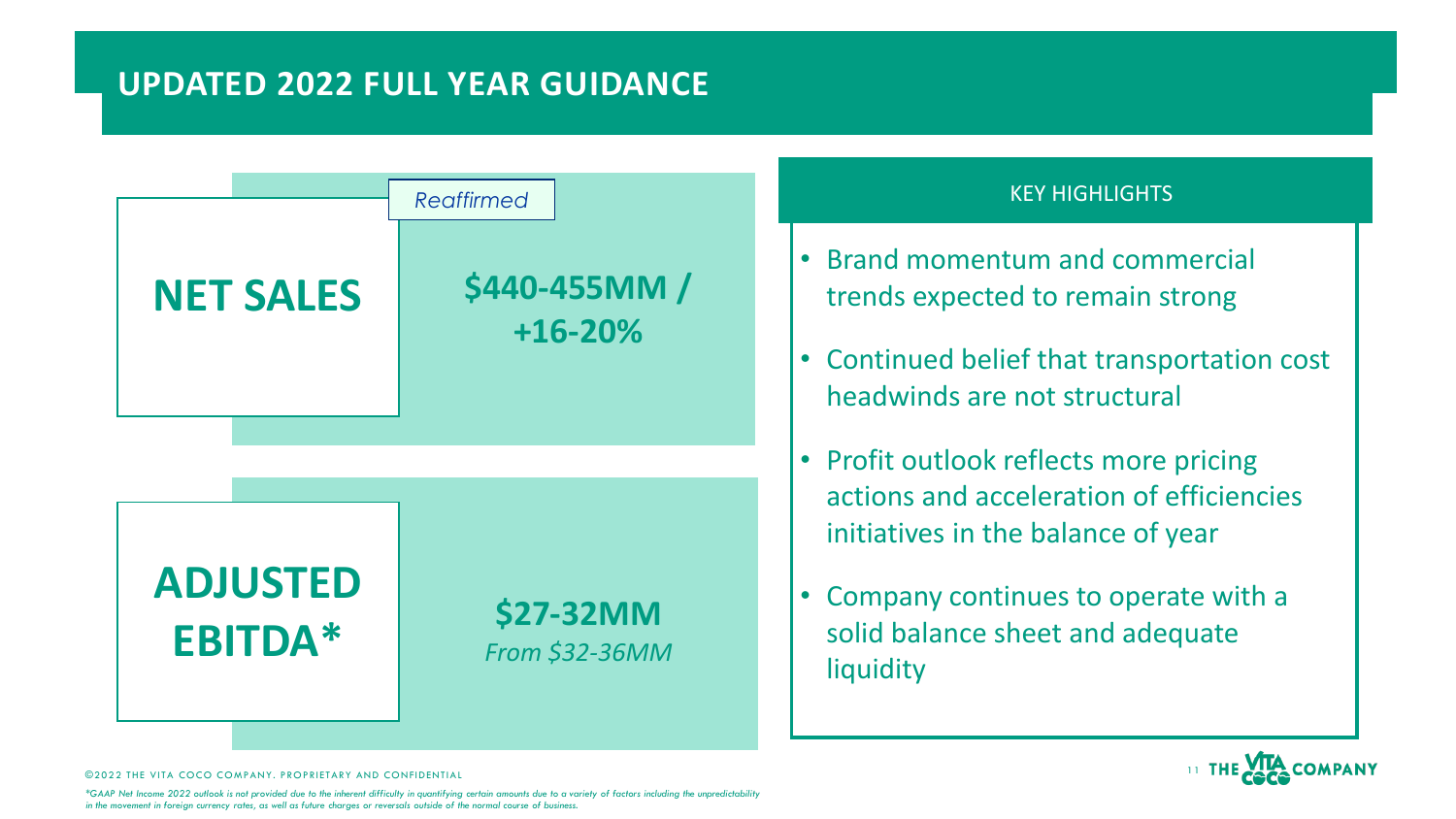# **APPENDIX**

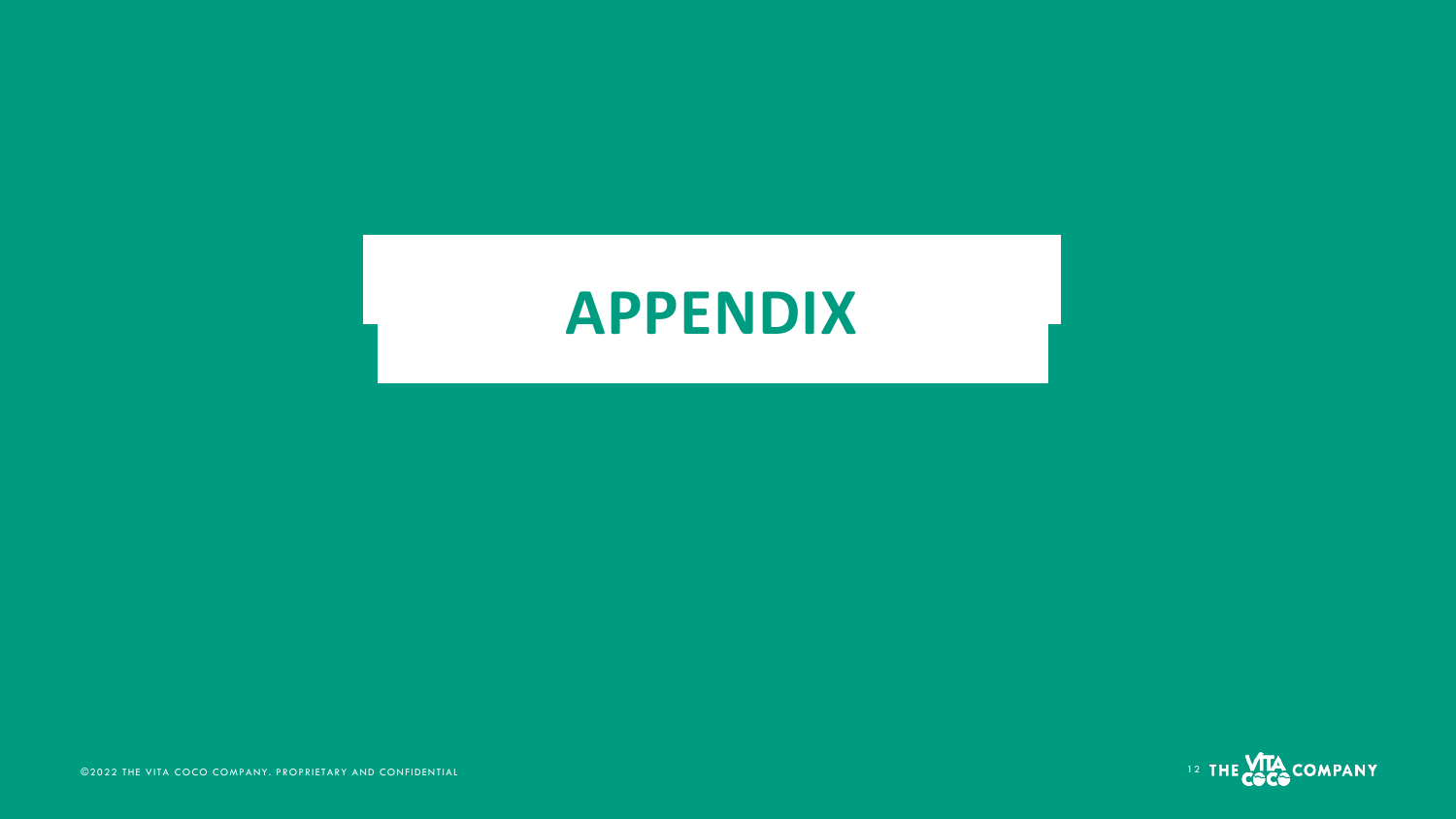## **2022 P&L SUMMARY**

| \$ & CE UNITS IN MM           | Q1'22            | Q1'21        | <b>Vs PY</b> |        |
|-------------------------------|------------------|--------------|--------------|--------|
|                               |                  |              |              |        |
| VOLUME (CE) / % gr.           | 11.0             | 8.7          | 27%          | 2.3    |
| NET SALES / % gr.             | 96.4             | 75.5         | 28%          | 21.0   |
| GROSS PROFIT / % marg.        | 19.1 / 19.8%     | 24.1 / 31.9% | $-21%$       | (5.0)  |
| SG&A                          | 24.8             | 19.8         | 25%          | 5      |
| <b>INCOME FROM OPERATIONS</b> | $-5.7$           | 4.3          | $-233%$      | (10.0) |
| NET INCOME / % marg.          | 2.2 / 2%         | 1.6 / 2%     | 35%          | 0.6    |
| <b>EPS - DILUTED</b>          | \$0.04           | \$0.03       |              |        |
|                               |                  |              |              |        |
| <b>NON GAAP MEASURES</b>      |                  |              |              |        |
| <b>EBITDA</b>                 | 3.3 / 3.5%       | 2.9/3.8%     | 16%          | 0.5    |
| <b>ADJUSTMENTS</b>            | (6.2)            | 2.9          | $-311%$      | (9.2)  |
| <b>ADJUSTED EBITDA*</b>       | $(2.9) / -3.0\%$ | 5.8 / 7.7%   | $-150%$      | (8.7)  |
|                               |                  |              |              |        |
|                               |                  |              |              |        |

©2022 THE VITA COCO COMPANY. PROPRIETARY AND CONFIDENTIAL **And a continuum and confidential** 13 THE **COMPANY** 

\*For all non-GAAP information throughout this presentation, the U.S. GAAP to non-GAAP reconciliations may be found in the Appendix.